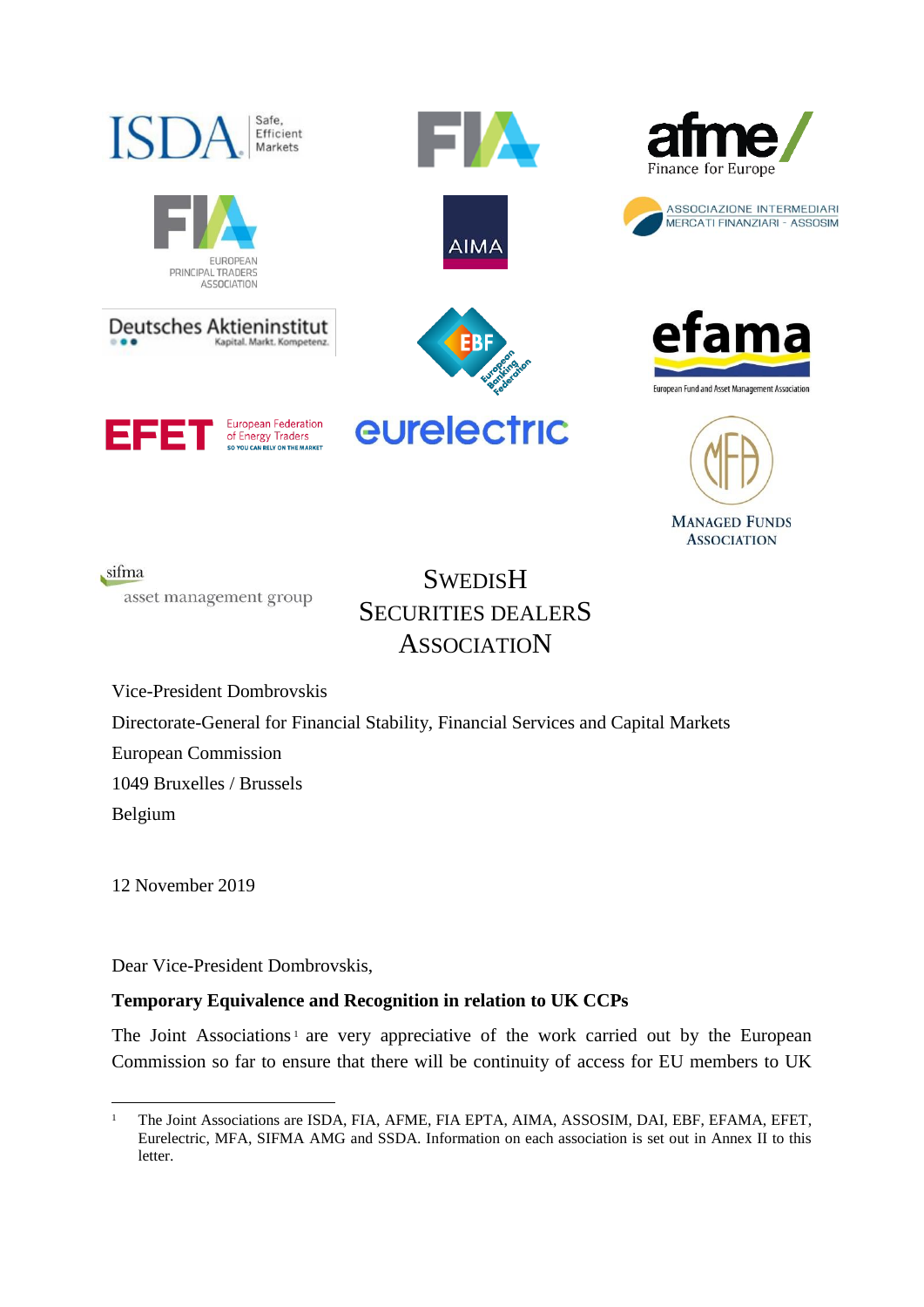central counterparties (CCPs) even in the event that the UK leaves the EU without a deal. In particular, we welcome the Commission Implementing Decisions of 19 December 2018<sup>2</sup> which provided for temporary equivalence of the UK's regulatory framework for CCPs and central securities depositories (CSDs) for a period up to 30 March 2020 and 30 March 2021 respectively, as well as ESMA's recognition decisions in relation to three UK CCPs and the UK CSD.

We also appreciate the Commission's work in finalising the changes to the recognition regime for non-EU CCPs under EMIR 2.2, which we understand is close to publication in the Official Journal. We understand that this revised framework for recognition is intended to address the Commission's and Member States' concerns regarding supervision of non-EU CCPs while also introducing some important protections for EU counterparties to OTC derivatives in the event that equivalence and recognition of a non-EU CCP are withdrawn.

Since this new framework is close to being implemented into EU law, we would welcome confirmation from the Commission that it intends to extend the temporary equivalence for UK CCPs until the new framework for recognition of non-EU CCPs under EMIR 2.2 has become applicable and ESMA has completed its review of existing recognition decisions. It is important for the purpose of maintaining financial stability in the event of a "No Deal" Brexit for the Commission to provide this certainty in a timely fashion. It is also an important bridging measure to ensure that the transitional, anti-disruption protections for EU counterparties that have been negotiated under EMIR 2.2 will be available in the event that the UK is not ultimately found to be equivalent or in the event that UK CCPs are not able to obtain recognition (although we emphasise that we consider that it is of vital importance for financial stability that the necessary arrangements are put in place to ensure that UK CCPs are able to obtain recognition under EMIR 2.2).

We respectfully but urgently request the Commission to provide this confirmation well in advance of the end of December 2019 in order to mitigate the effects on EU counterparties and clearing members in the event that UK CCPs cannot obtain permanent recognition prior to 30 March 2020.

# **1. Executive summary**

• We welcome the Commission's decision to grant temporary recognition to UK CCPs until March 2020. However, although the date of the UK's exit from the EU has been extended until 31 January 2020 and despite the significant work that firms have done to prepare, the reasons for granting temporary recognition still exist and an extension for only 2 months after the UK's exit from the EU is unlikely to be sufficient to mitigate the potential risk of disruption to EU clearing services.

<sup>1</sup> <sup>2</sup> As amended by the Amending Decisions published in April 2019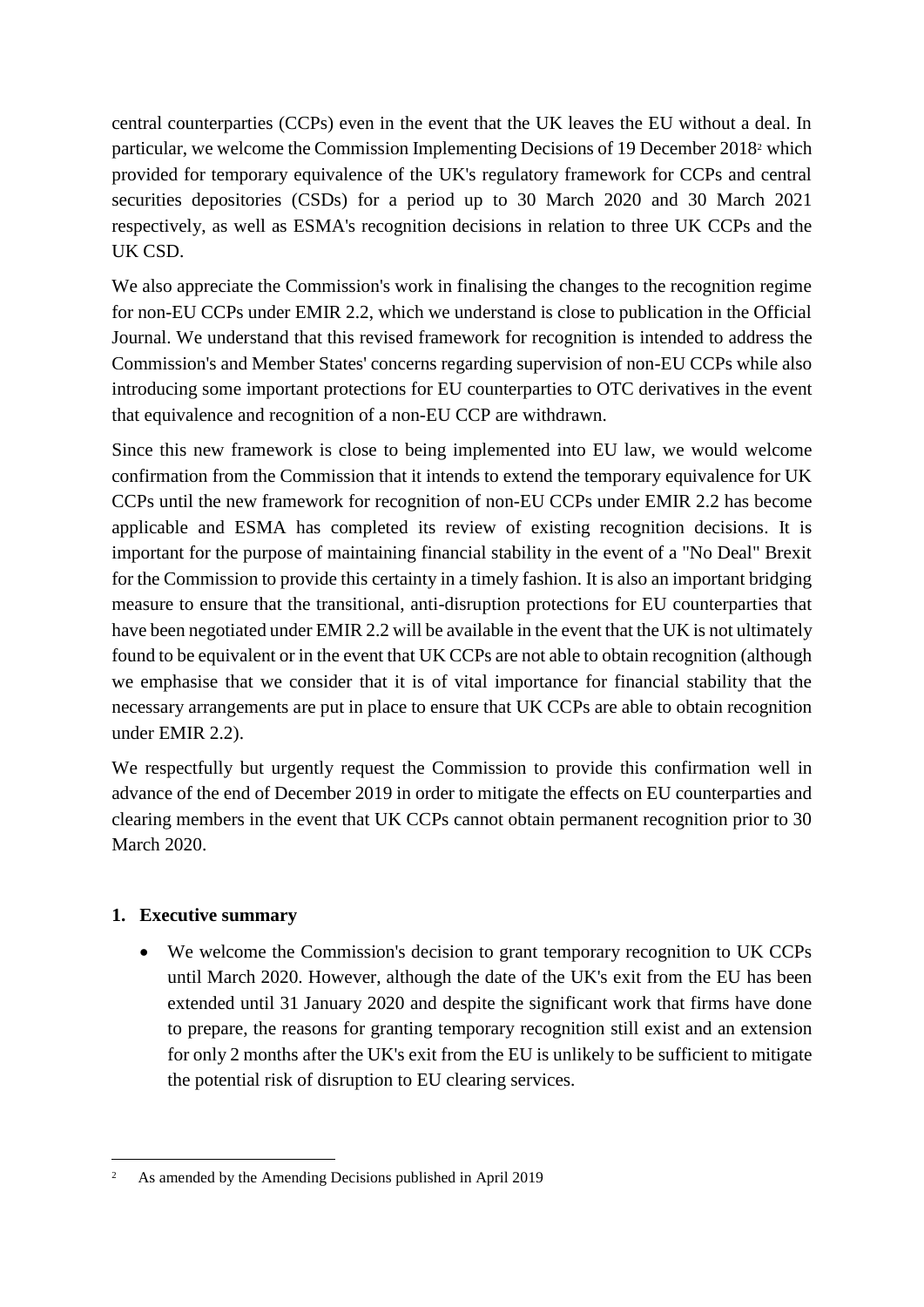- We ask the Commission to extend this temporary recognition until ESMA has completed its scheduled review of recognition decisions in existence as at entry into force of EMIR 2.2 (including the temporary recognition decisions in relation to UK CCPs), and the UK CCPs have had the opportunity to terminate the clearing memberships of EU clearing members.
- We respectfully urge the Commission to confirm that it intends to extend the temporary recognition as soon as possible and in any event well in advance of the end of December 2019.

# **2. An extension to the temporary equivalence decisions is necessary and appropriate to mitigate the risk to EU counterparties of market disruption post Brexit**

In the absence of recognition for UK CCPs, EU clearing members would not be able to continue as direct members of UK CCPs and EU counterparties would not be able to clear (directly as a clearing member or indirectly as a client of a clearing member) OTC derivatives subject to the clearing obligation under Article 4 EMIR in UK CCPs. The Implementing Decision for CCPs<sup>3</sup> identified the concern that this may result in temporary challenges for EU counterparties to fulfil their clearing obligations, which in turn may pose risks to the financial stability and the implementation of the monetary policy of the Union and its Member States.

The Implementing Decision stated that a disruption in the provision of clearing services could create risks for the real economy of the Union and that as a result it was necessary, in this exceptional situation, to determine the legal and supervisory arrangements governing UK CCPs to be equivalent for a strictly limited period of time and under specific conditions, so that EU firms can continue to access UK CCPs, including for the purpose of provision of clearing services to EU clients.

While we appreciate the fact that the Implementing Decision was granted in exceptional circumstances and that it was intended to be effective only for a limited period of time, we would argue strongly that it is necessary and appropriate to extend that limited period of time for two key reasons:

- The exceptional circumstances identified in the Implementing Decision continue to exist in spite of the efforts of market participants to mitigate the effects of these circumstances;
- EMIR 2.2 will introduce a permanent regime addressing the Commission's concerns regarding the ongoing maintenance and enforcement by the UK of the requirements applicable to UK CCPs and regarding the effective exchange of information and coordination of supervisory activities, while also addressing the risks that EU counterparties will face in the event that recognition is withdrawn. As a result, it would seem appropriate to align the end of the temporary equivalence and recognition regime

1

<sup>3</sup> [https://eur-lex.europa.eu/eli/dec\\_impl/2018/2031/oj](https://eur-lex.europa.eu/eli/dec_impl/2018/2031/oj)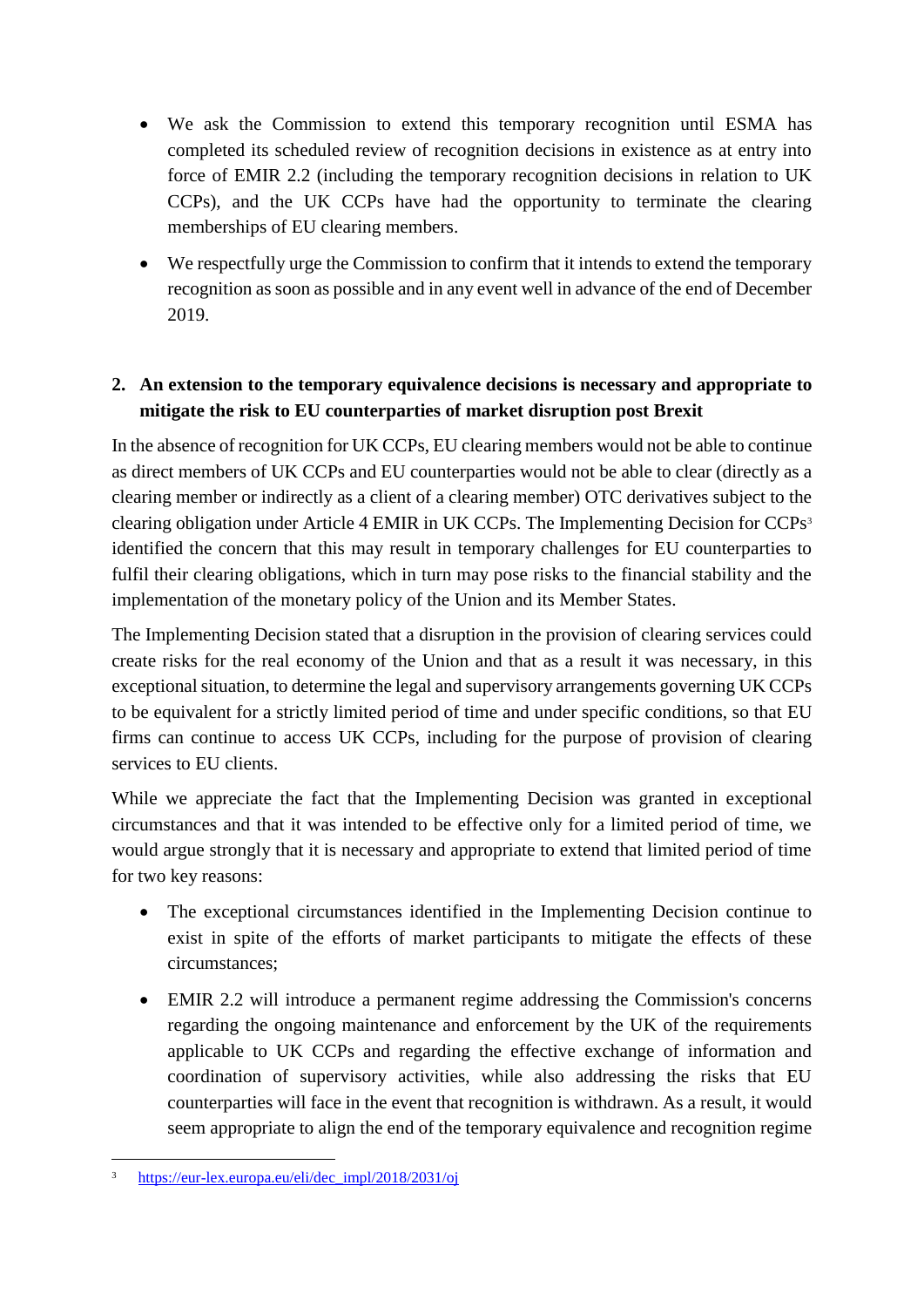with the effective date of the relevant provisions under EMIR 2.2, in the event that UK CCPs do not obtain longer term recognition under EMIR 2.2 (although we view it as very important that UK CCPs do obtain recognition under EMIR 2.2).

We discuss each of these key reasons in more detail below.

## *Exceptional circumstances continue to exist*

<u>.</u>

Market participants have carried out a huge amount of work since June 2016 to prepare for the UK's departure from the EU, including setting up new EU clearing units, re-papering EU clients and re-organising their access to EU and UK trading venues, CCPs and other market infrastructure. However, there are a number of factors that limit their ability to prepare for the loss of the temporary recognition of UK CCPs at the end of March 2020, including the fact that the range and depth of clearing services offered by the UK CCPs is not currently replicated elsewhere in the EU<sup>4</sup>. This means that there are certain products that cannot be cleared at all outside of UK CCPs, and even where products can be cleared through EU CCPs typically the risks involved with this activity will be increased (as risks are mutualised among a smaller number of clearing members). This will also be reflected in higher costs associated with clearing services. It is also worth noting that the location of clearing is driven by commercial factors including client demand, so moving clearing to EU CCPs is not entirely within the control of the EU clearing members.

In addition to these difficulties, we understand that the original deadline for expiry of the temporary equivalence decision was set on the basis that, following the UK's departure from the EU on the original exit date of 31 March 2019, UK CCPs would have up to one year to obtain a permanent recognition decision under Article 25 EMIR. As a result, firms' preparations have been based in part on a reasonable assumption that the Commission intended the temporary equivalence to be an interim measure until a permanent equivalence decision could be assessed. In the event that no permanent equivalence decision was possible, firms would then have taken steps to clear relevant OTC derivatives outside of the UK. There are still continuing concerns about the impacts that a large, simultaneous close-out of positions at UK CCPs (and corresponding opening of positions at EU CCPs) would have on the market. These concerns include market fragmentation and lack of liquidity at EU CCPs, as well as the concerns regarding increased costs and reduced risk mutualisation discussed above. For these reasons, it is hard for firms to justify taking these steps to clients unless it becomes unavoidable.

<sup>4</sup> It is important to note that UK CCP access is necessary to clear products subject to the EMIR mandatory clearing obligation as well as products which are not. For example, IRS in CZK and a number of other currencies of smaller Member States are not cleared anywhere in the EU. As a result, de-recognition of UK CCPs would directly impact financial institutions in those smaller Member States, forcing them to cease clearing large numbers of IRS that are currently cleared through UK CCPs. Other products not subject to the clearing obligation (e.g., commodity derivatives) are often only cleared at UK CCPs and while EU counterparties could continue to (indirectly) clear those through UK CCPs, the regulatory capital costs of exposures to non-recognised UK CCPs will raise the cost of clearing for those products and may even be prohibitive, thus reducing access to clearing facilities for EU clients even further.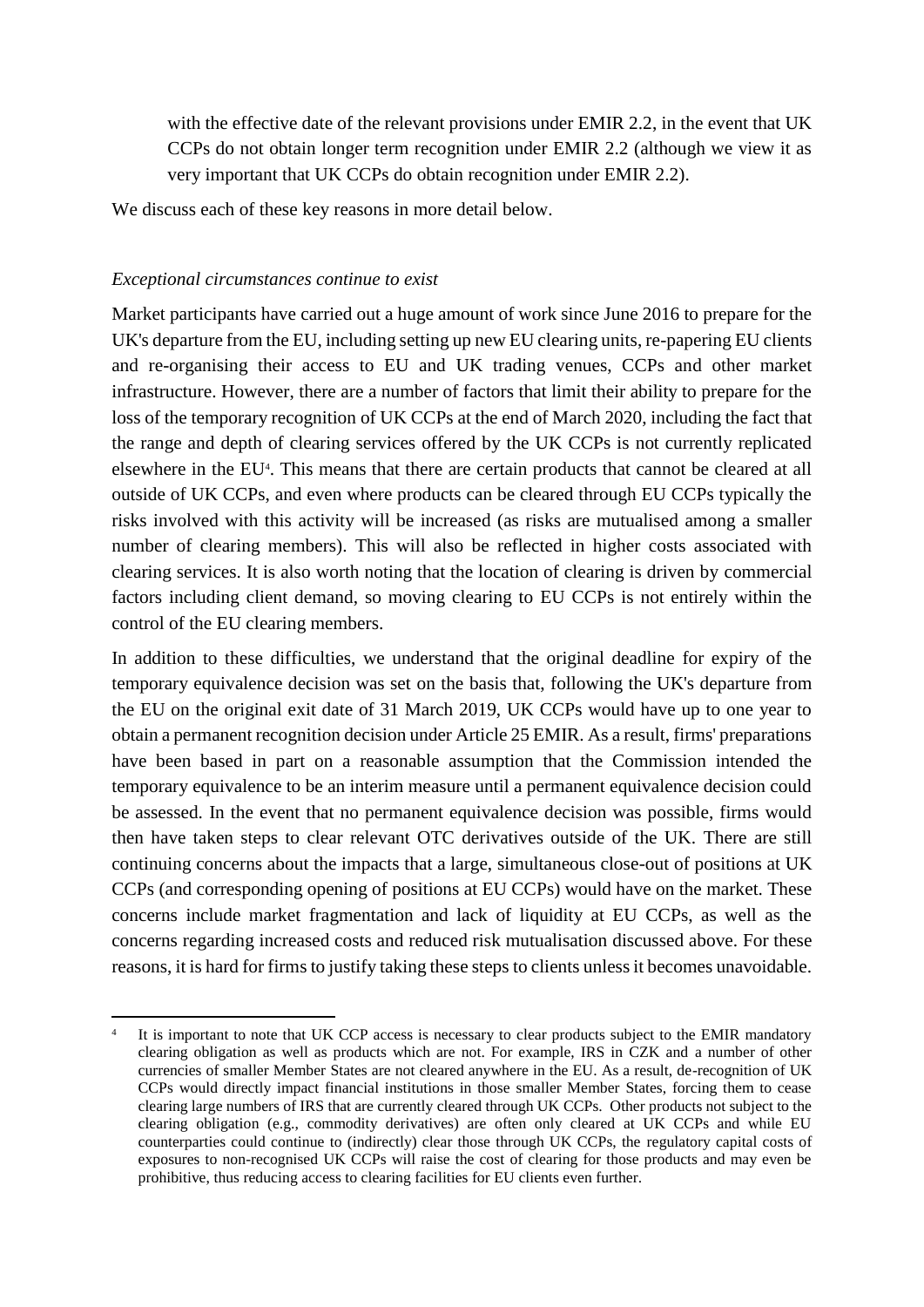With the extension of the UK's exit date from 31 March 2019 to 31 January 2020, the period for the Commission to undertake a permanent equivalence assessment and for ESMA to process applications from UK CCPs for permanent recognition has been reduced from 12 months to only 2 months. As a result, if the temporary equivalence and recognition expires on 30 March 2020, there is no possibility of this temporary equivalence being replaced by a permanent equivalence and recognition as there is insufficient time remaining.

These difficulties are also exacerbated by the fact that EU counterparties to OTC derivatives are having to take steps to deal with multiple Brexit-related concerns simultaneously.

# *EMIR 2.2 will introduce a permanent regime addressing the Commission's concerns about recognition of UK CCPs*

EMIR 2.2 will introduce a revised recognition regime under which ESMA will have the ability to review existing CCP recognition decisions as well as assess the systemic importance of non-EU CCPs providing services under the Article 25 EMIR recognition regime and adjust the supervisory measures applicable to those non-EU CCPs accordingly. EMIR 2.2 also makes specific provision for a situation where recognition of a non-EU CCP is withdrawn, setting out a clear process including protections and safeguards for EU clearing members and their clients.

However, EMIR 2.2 has not yet been published in the Official Journal and the required Level 2 legislation is still being developed, so this regime is not yet in effect. Based on the most recent Parliament text of EMIR 2.2, we understand that ESMA would have until 18 months from entry into force of the relevant Level 2 legislation to conduct its review of existing recognition decisions and its assessment of the systemic importance of non-EU CCPs recognised prior to entry into force, and to set an appropriate adaptation date by which the non-EU CCP must comply with any additional conditions for recognition.

As a result, we understand that any equivalence determination would need to remain in effect until at least the date 18 months after entry into force of the relevant Level 2 legislation in order for the new framework for recognition to apply to the relevant CCPs.

EMIR 2.2 also provides for a specific mechanism for ESMA to withdraw recognition from non-EU CCPs, including in circumstances where an equivalence decision has been withdrawn or suspended. Under this mechanism, ESMA is required to endeavour to minimise potential market disruption and provide for an appropriate adaptation period, which shall not exceed 2 years. This mechanism does not exist under the current text of EMIR. As a result, if temporary equivalence and recognition of UK CCPs is withdrawn prior to the applicable date of this mechanism, the safeguards for EU firms envisaged and agreed by the Commission, Parliament and Council under EMIR 2.2 will not be available.

# **3. UK measures to "onshore" EMIR measures for supervision of CCPs and effective equivalent recognition of EU CCPs**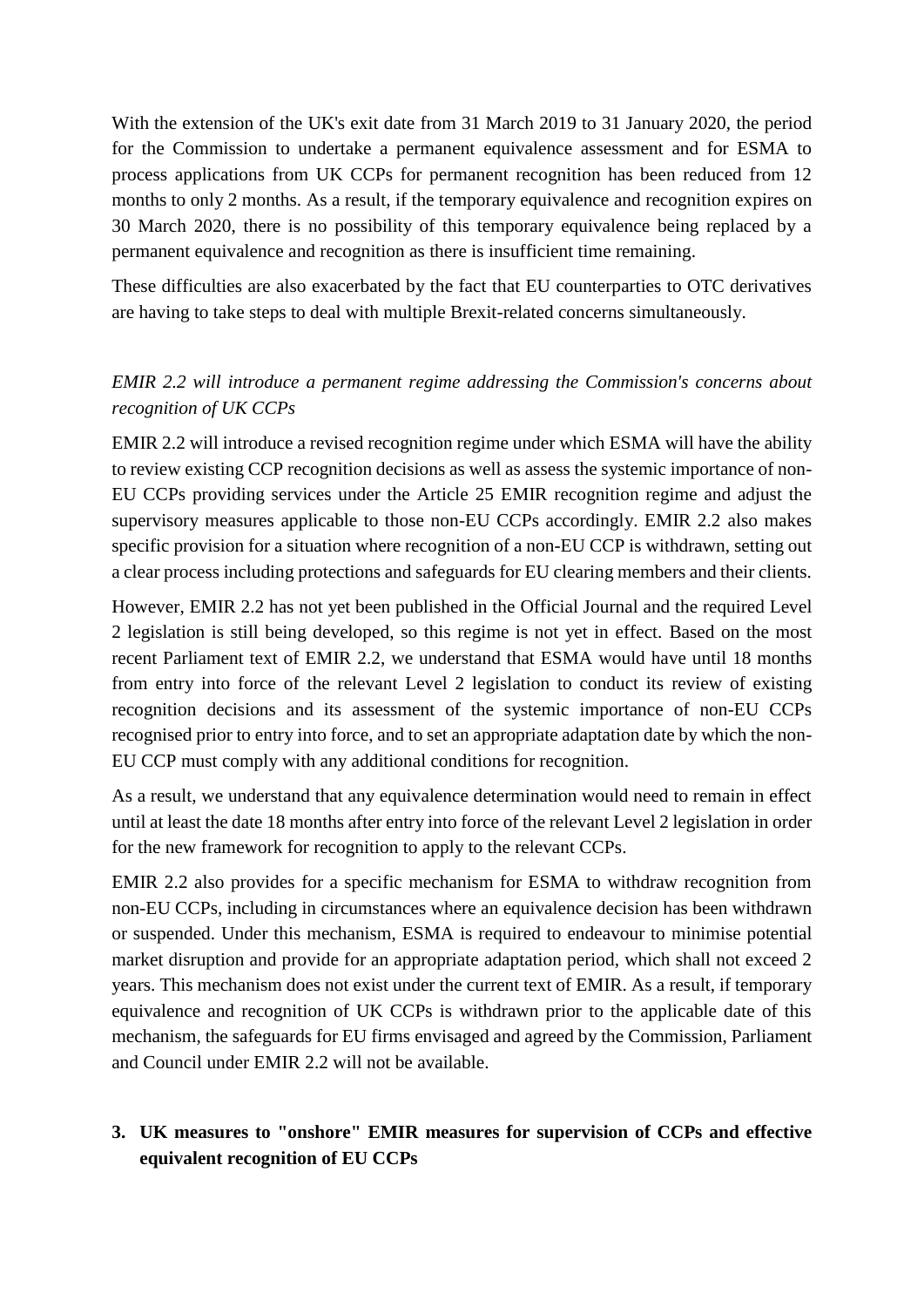## *UK regime equivalent to Title IV EMIR*

Under Article 25 EMIR, three conditions must be fulfilled in order for the Commission to determine that the legal and supervisory arrangements of a third country regarding CCPs are equivalent to those laid down in EMIR. The first two conditions are that the legal and supervisory arrangements of the third country must ensure that CCPs in that country comply with legally binding requirements equivalent to those in Title IV EMIR, and that CCPs in that jurisdiction are subject to effective supervision and enforcement on an ongoing basis.

As noted in the recitals to the Commission Implementing Decision, the UK has incorporated the provisions of EMIR and EMIR Refit into UK domestic law under the European Union (Withdrawal) Act 2018, with effect from the date of the UK's withdrawal from the EU, and UK CCPs are and will remain subject to supervision and enforcement by the Bank of England.

The Commission also stated in the Implementing Decision that the UK's legal and supervisory arrangements applicable to UK CCPs should only be considered equivalent "where the requirements applicable to CCPs in the United Kingdom domestic law are maintained and continue to be effectively applied and enforced on an ongoing basis". There is no indication from the UK that these requirements would cease to be effectively applied and enforced, and the expectation is that the UK would continue to require UK CCPs to comply with legally binding requirements equivalent to those in Title IV EMIR on an ongoing basis and at least until EMIR 2.2 is fully in effect.

# *Effective equivalent system for recognition of non-UK CCPs*

Article 25 also requires that "the legal framework of the [UK] must provide for an effective equivalent system for the recognition of CCPs authorised under third-country legal regimes". As mentioned above (and as mentioned by the Commission in the recitals to its Implementing Decision), the UK will incorporate the provisions of EMIR (including Article 25) into UK domestic law with effect from the date of the UK's withdrawal from the EU. In addition to this, the UK has implemented a "Temporary Recognition Regime" (**TRR**), under which EU and non-EU CCPs may continue to provide services to UK counterparties for an initial period of up to 3 years following the UK's withdrawal from the EU. This initial period may be further extended by HM Treasury in 12 month increments. In order to rely on this temporary regime, non-UK CCPs which are permitted to offer clearing services in the EU prior to exit day may either notify the Bank of England that they intend to provide clearing services in the UK, or may submit an application for recognition prior to exit day. During the temporary regime, they will be deemed to be recognised to provide clearing services in the UK.

The UK has also established a run-off regime for non-UK CCPs, which allows non-UK CCPs which were eligible for the TRR but which did not enter the TRR, or which entered the TRR but exited the regime without obtaining permanent recognition, to continue to provide the clearing services in the UK that they were permitted to provide before Brexit for a further year post Brexit.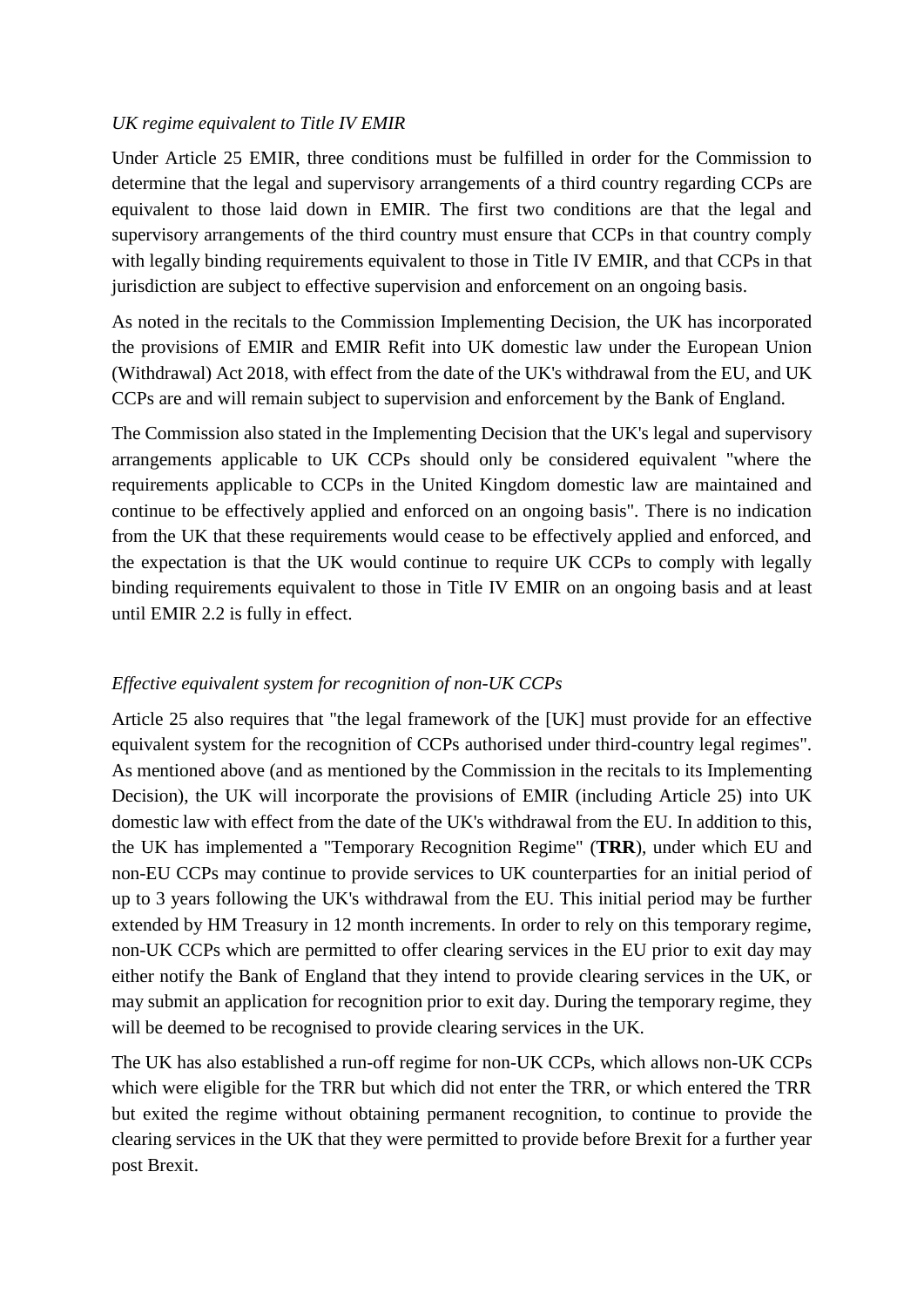As a result, the UK system for recognition of CCPs authorised under third-country legal regimes is equivalent to that under EMIR and will remain so for at least 3 years following the UK's withdrawal from the EU.

# **4. Request for extension of the temporary equivalence and recognition of UK CCPs**

# *Proposed duration of extension*

We would respectfully request that the Commission amend the Implementing Decision on UK CCPs to extend the temporary equivalence at least until ESMA has been able to complete its review of recognition decisions and evaluation of the systemic importance of non-EU CCPs recognised at the date of entry into force under new Article 89(3c) EMIR (including the UK CCPs currently recognised under the temporary recognition decisions).

This extension would ensure both that EU counterparties may continue to satisfy their clearing obligation under EMIR through UK CCPs without disruption in the short term, that EU clearing members can continue to offer clearing services on UK CCPs to their clients, and also that the UK CCPs that currently benefit from temporary recognition would fall under the same regime as other non-EU CCPs that are currently recognised in the EU once EMIR 2.2 has come fully into effect. If ESMA considers that they are systemically important, they will need to comply with additional requirements under EMIR 2.2 in the same way as other non-EU CCPs, and if ESMA considers that they should no longer be recognised, the protections and safeguards agreed under EMIR 2.2 will be available to EU counterparties clearing through those UK CCPs.

We understand that, in the event that EMIR 2.2 is published in the Official Journal on 12 December 2019, the deadline for ESMA to complete its review of existing recognition decisions would be 1 July 2022 (i.e., 18 months after entry into force of the relevant Commission delegated acts under EMIR 2.2).

As a result, we request that the Commission amend the Implementing Decision on UK CCPs to extend the temporary equivalence until the date 18 months after entry into force of the relevant Commission delegated acts under EMIR 2.2, plus an additional three month period to allow UK CCPs to serve termination notices to EU clearing members in the event that their recognition is withdrawn following ESMA's review.

The Commission may also want to provide for a discretion to extend the temporary recognition further, in the event that permanent recognition has not been granted to the relevant UK CCPs by the end of this period. For example, the Commission could schedule a review of the temporary recognition decision 6 months prior to expiry, with the ability to extend the decision by a further 12 months if the reasons for granting temporary recognition still continue to exist.

We have set out in Annex I to this letter an indicative timeframe for the relevant steps to be taken under EMIR 2.2.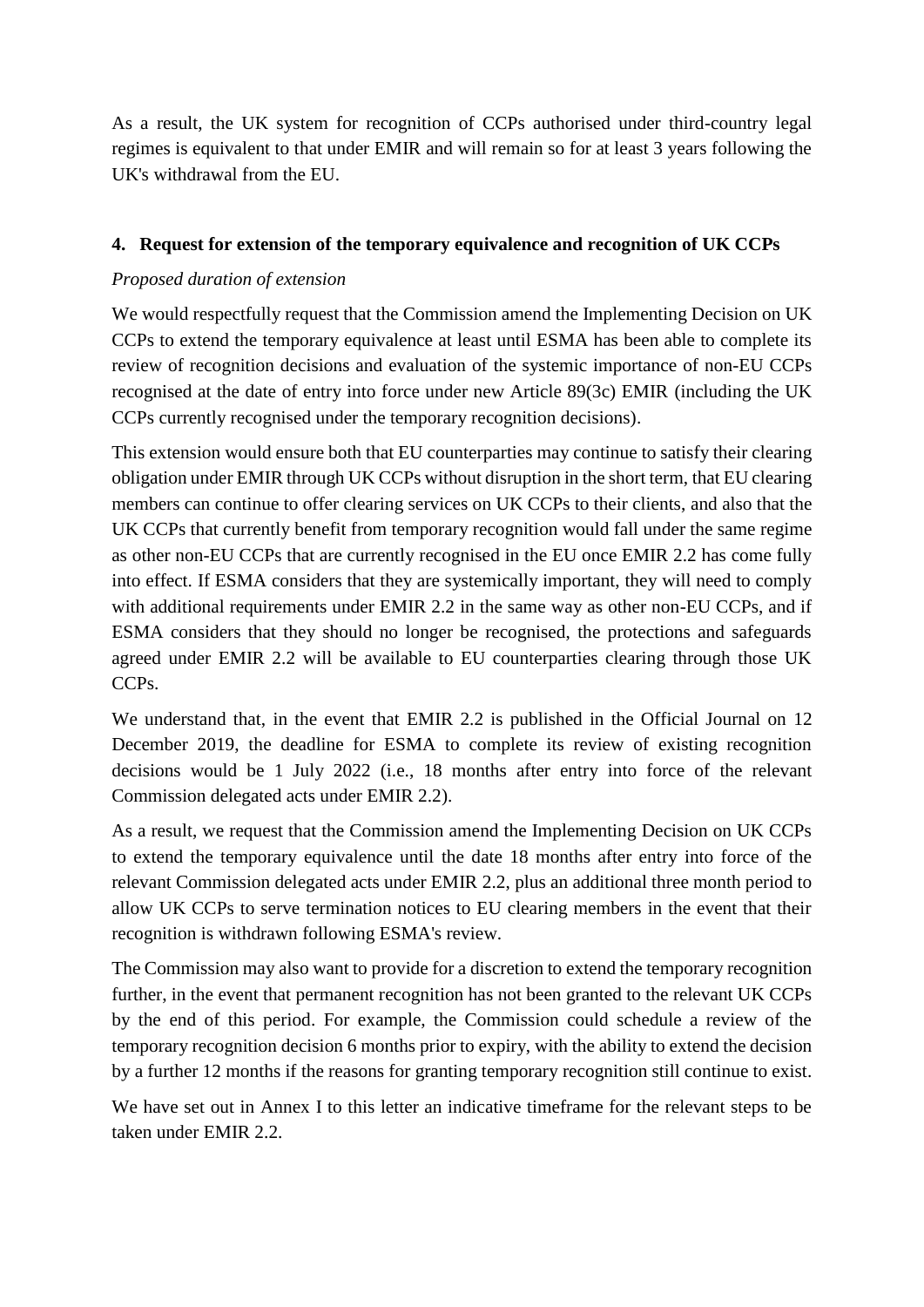## *Timing for amendment of Implementing Decisions*

We would also request the Commission to confirm its intention to make this amendment as soon as possible prior to the end of 2019. If the temporary recognition will still expire at the end of March 2020, UK CCPs will need to take steps to terminate the membership of relevant EU clearing members in good time before 31 March 2020 in order to avoid breaching the prohibition under Article 25 EMIR.

The notice period for termination of membership under the relevant CCP rulebooks is typically 3 months (to enable clearing members to move their positions with the least disruption to their clients and to the markets). As a result, in the absence of confirmation that the temporary equivalence decision will be extended, UK CCPs will need to start serving termination notices in December 2019 so that EU clearing members' membership will terminate by 30 March 2020.

We thank you for taking the time to consider our views on this issue. If you have questions on any of the issues addressed in this letter, we are happy to discuss them with you at your convenience.

Yours sincerely,

**Scott O'Malia, CEO International Swaps and Derivatives Association**

**Walt Lukken, President and CEO FIA**

**Rick Watson, Head of Capital Markets AFME**

**Piebe Teeboom, Secretary General FIA European Principal Traders Association**

**Adam Jacobs-Dean, Managing Director, Head of Markets, Governance and Innovation AIMA**

**Gianluigi Gugliotta, Secretary General Associazione Intermediari Mercati Finanziari - ASSOSIM**

**Dr. Franz-Josef Leven, Deputy Managing Director**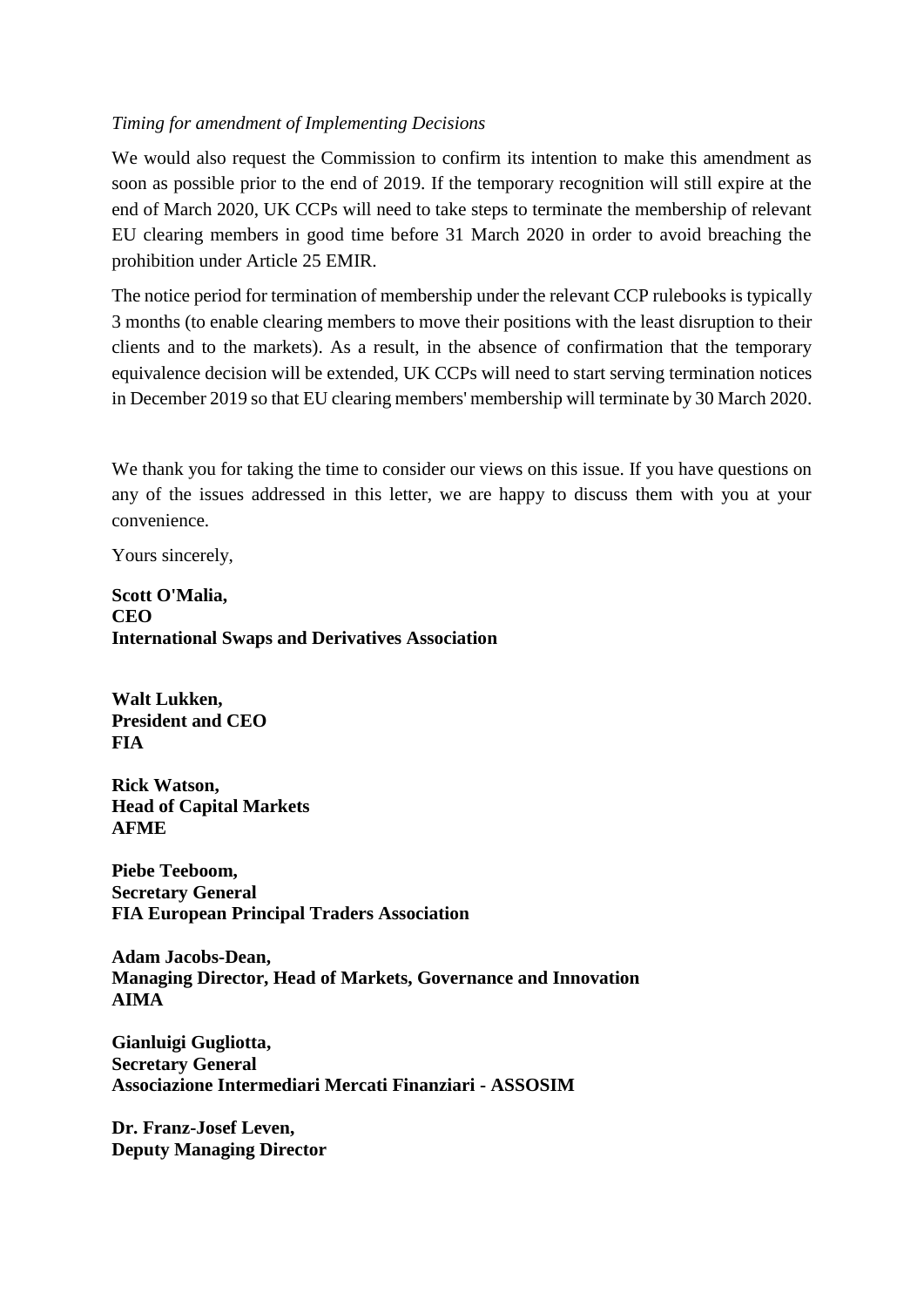**Deutsches Aktieninstitut e.V.**

**Wim Mijs, CEO European Banking Federation**

**Tanguy van de Werve, Director General EFAMA**

**Jan van Aken, Secretary General European Federation of Energy Traders**

**Kristian Ruby, Secretary General Eurelectric**

**Michael Pedroni, Executive Vice President & Managing Director, International Affairs Managed Funds Association**

**Timothy W. Cameron, Esq. Asset Management Group Head and Managing Director The Securities Industry and Financial Markets Association's Asset Management Group**

**Sara Mitelman Lindholm, General Counsel SSDA**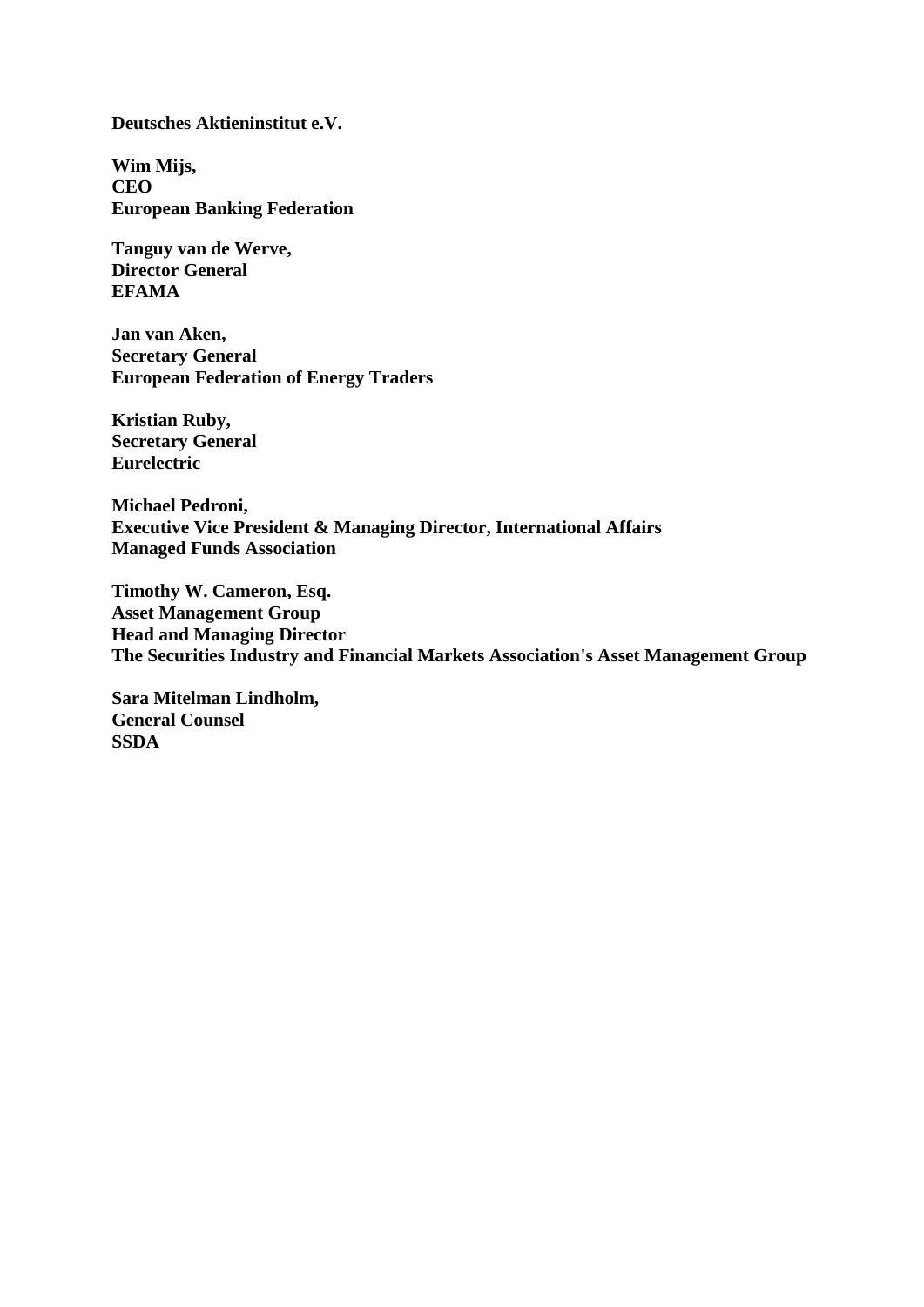# **Annex I**

# **Anticipated timings for implementation of EMIR 2.2**

| December<br>12<br>2019                                                                                | EMIR 2.2 published in the OJ                                                                                                                                                                                                                                                                                       |
|-------------------------------------------------------------------------------------------------------|--------------------------------------------------------------------------------------------------------------------------------------------------------------------------------------------------------------------------------------------------------------------------------------------------------------------|
| 1 January 2020                                                                                        | EMIR 2.2 enters into force                                                                                                                                                                                                                                                                                         |
| 31<br>January<br>2020                                                                                 | UK leaves the EU                                                                                                                                                                                                                                                                                                   |
| 30 March 2020                                                                                         | Original expiry date of Commission decision on temporary recognition of<br><b>UK CCPs</b>                                                                                                                                                                                                                          |
| 1 January 2021<br>(12)<br>months<br>after entry into<br>force)                                        | Deadline for Commission to adopt delegated acts under EMIR 2.2 e.g.,<br>specifying the conditions for determining the systemic importance of non-<br>EU CCPs (under new Article 25(2a) EMIR) or on the assessment of<br>comparable compliance by Tier 2 (systemic) non-EU CCPs (under new<br>Article 25a(3) EMIR). |
|                                                                                                       | These delegated acts cannot enter into force until they have gone through<br>the no-objection procedure with the Parliament and the Council which<br>may take at least a couple of months (the no-objection period is three<br>months extendible by a further three months).                                       |
| 1 July 2022<br>(18)<br>months<br>after entry into<br>of the<br>force<br>Commission<br>delegated acts) | Deadline for ESMA to complete its evaluation of the systemic importance<br>of non-EU CCPs recognised at the date of entry into force under new<br>Article 89(3c) EMIR.                                                                                                                                             |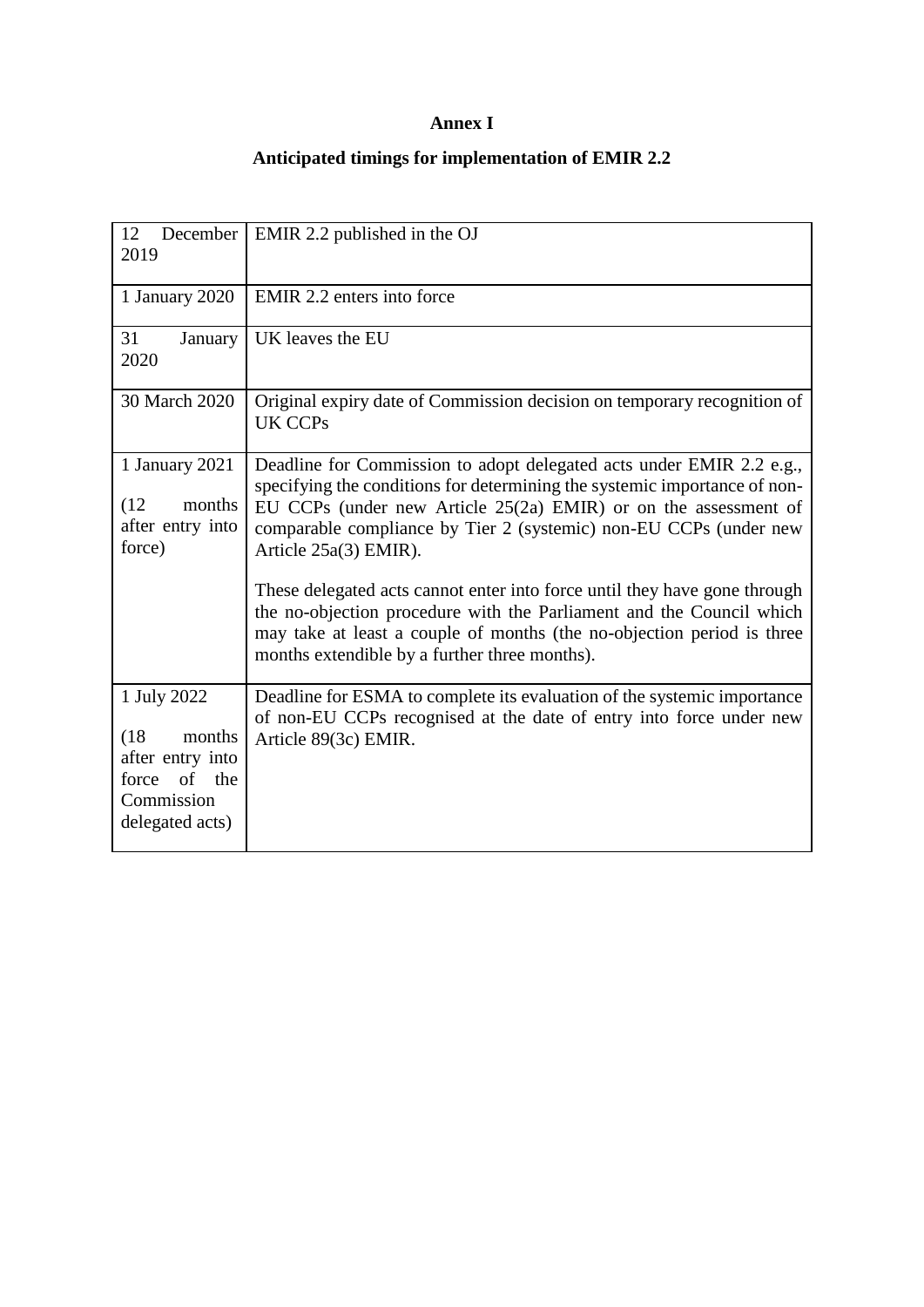## **Annex II**

#### **Information about the signatory organisations**

#### **About ISDA**

Since 1985, ISDA has worked to make the global derivatives markets safer and more efficient. Today, ISDA has more than 900 member institutions from 69 countries. These members comprise a broad range of derivatives market participants, including corporations, investment managers, government and supranational entities, insurance companies, energy and commodities firms, and international and regional banks. In addition to market participants, members also include key components of the derivatives market infrastructure, such as exchanges, intermediaries, clearing houses and repositories, as well as law firms, accounting firms and other service providers. Information about ISDA and its activities is available on the Association's website: www.isda.org. Follow us on Twitter @ISDA.

# **About FIA**

FIA is the leading global trade organization for the futures, options and centrally cleared derivatives markets, with offices in London, Singapore and Washington, D.C. FIA's membership includes clearing firms, exchanges, clearinghouses, trading firms and commodities specialists from more than 48 countries as well as technology vendors, lawyers and other professionals serving the industry.

FIA's mission is to:

- support open, transparent and competitive markets,
- protect and enhance the integrity of the financial system, and
- promote high standards of professional conduct.

As the leading global trade association for the futures, options and centrally cleared derivatives markets, FIA represents all sectors of the industry, including clearing firms, exchanges, clearing houses, trading firms and commodities specialists from more than 48 countries, as well as technology vendors, lawyers and other professionals serving the industry.

# **About AFME**

The Association for Financial Markets in Europe (AFME) is the voice of all Europe's wholesale financial markets, providing expertise across a broad range of regulatory and capital markets issues. We represent the leading global and European banks and other significant capital market players. We advocate for deep and integrated European capital markets which serve the needs of companies and investors, supporting economic growth and benefiting society. We aim to act as a bridge between market participants and policy makers across Europe, drawing on our strong and long-standing relationships, our technical knowledge and fact-based work.

#### **About FIA EPTA**

FIA European Principal Traders Association (FIA EPTA) represents 28 independent European Principal Trading Firms (PTFs) which deal on own account, using their own money for their own risk, to provide liquidity and immediate risk-transfer in exchange-traded and centrally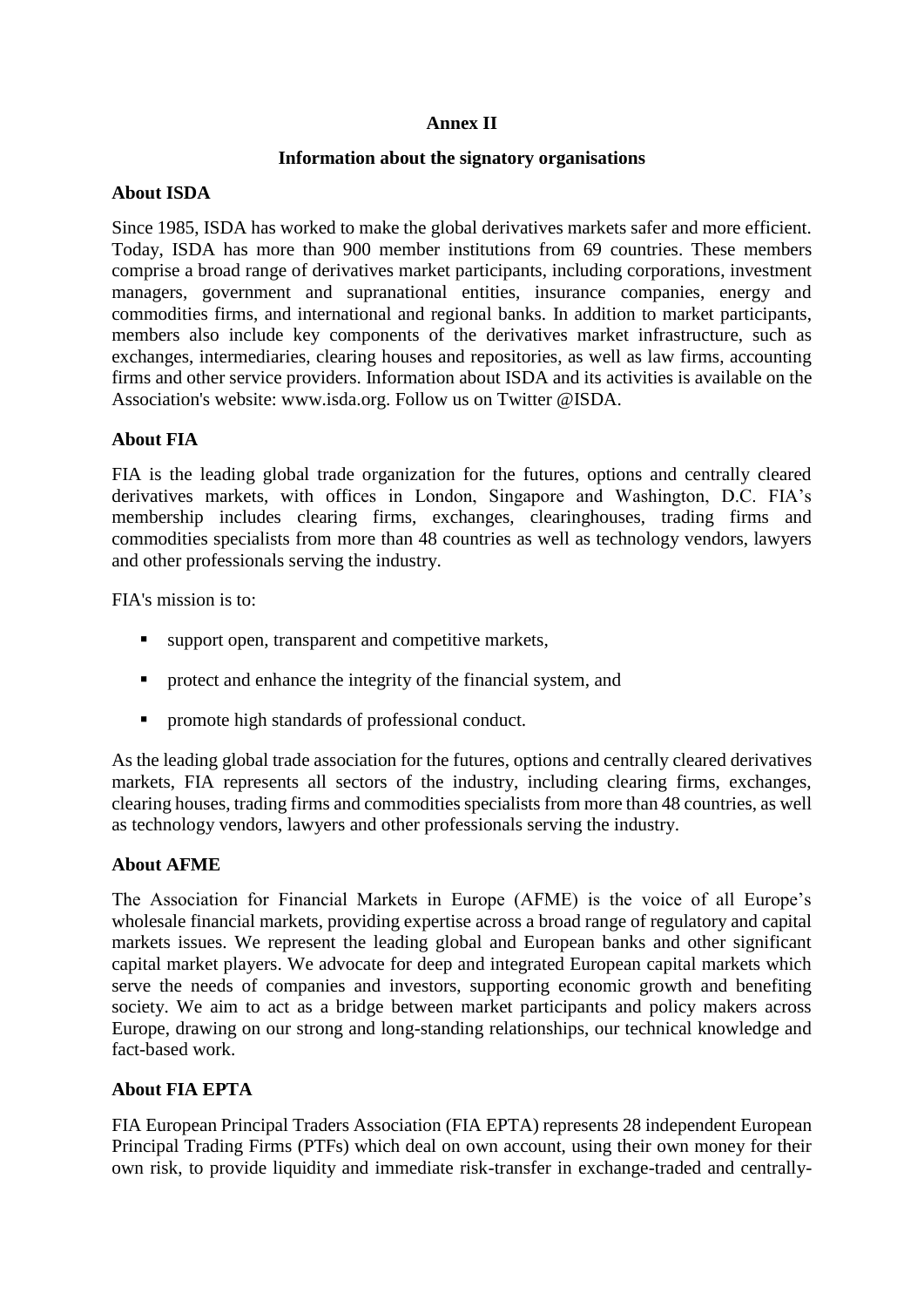cleared markets for a wide range of financial instruments, including shares, options, futures and ETFs. Our members are important sources of liquidity for investors accessing liquidity pools across Europe. As market makers and liquidity providers our members contribute to efficient, resilient, and high-quality secondary markets that serve the investment and risk management needs of end-investors and corporates throughout the EU27.

# **About AIMA**

The Alternative Investment Management Association (AIMA) is the global representative of the alternative investment industry, with more than 1,900 corporate members in over 60 countries. AIMA's fund manager members collectively manage more than \$2 trillion in hedge fund and private credit assets.

AIMA draws upon the expertise and diversity of its membership to provide leadership in industry initiatives such as advocacy, policy and regulatory engagement, educational programmes and sound practice guides. AIMA works to raise media and public awareness of the value of the industry.

AIMA set up the Alternative Credit Council (ACC) to help firms focused in the private credit and direct lending space. The ACC currently represents over 100 members that manage \$350 billion of private credit assets globally.

AIMA is committed to developing skills and education standards and is a co-founder of the Chartered Alternative Investment Analyst designation (CAIA) – the first and only specialised educational standard for alternative investment specialists. AIMA is governed by its Council (Board of Directors).

# **About Associazione Intermediari Mercati Finanziari – ASSOSIM**

ASSOSIM represents the interests of the intermediaries active on the Italian financial markets, namely, Italian investment firms, investment banks and subsidiaries of foreign investment services providers. Its members account for nearly the entire amount of the transactions carried out on the Italian stock markets as from Italy, and more than 80% when considering cross border transactions.

# **About Deutsches Aktieninstitut**

Deutsches Aktieninstitut represents the entire German economy interested in the capital markets. Its approx. 200 members are listed corporations, banks, stock exchanges, investors and other important market participants. Deutsches Aktieninstitut has offices in Frankfurt am Main, Brussels and Berlin. [www.dai.de/en/](http://www.dai.de/en/)

# **About the EBF**

The European Banking Federation is the voice of the European banking sector, bringing together national banking associations from 45 countries. The EBF is committed to a thriving European economy that is underpinned by a stable, secure and inclusive financial ecosystem, and to a flourishing society where financing is available to fund the dreams of citizens, businesses and innovators everywhere. Website: [www.ebf.eu](http://www.ebf.eu/) Twitter: @EBFeu.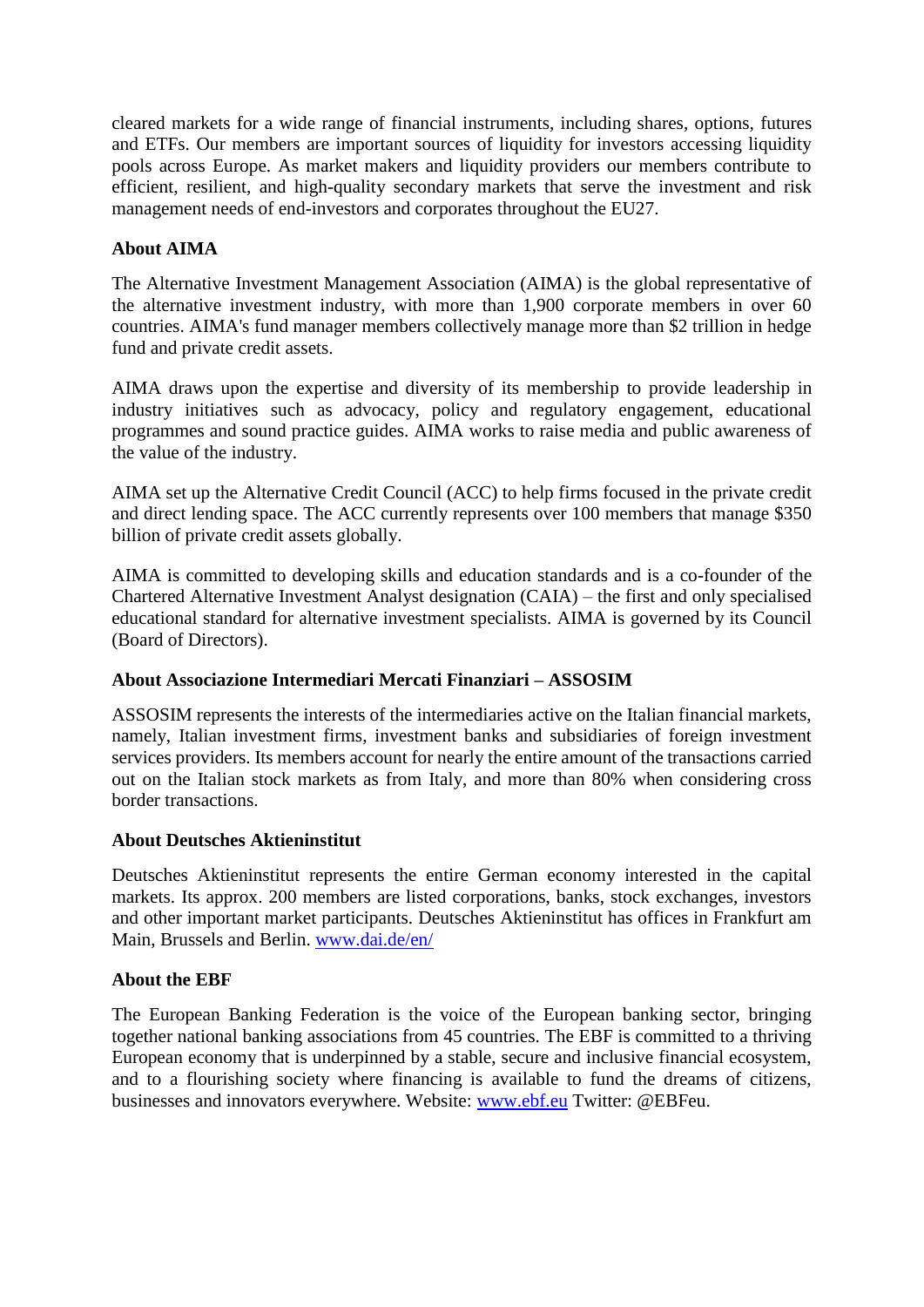## **About EFAMA**

EFAMA is the voice of the European investment management industry, representing 28 member associations, 59 corporate members and 22 associate members. At end 2018, total net assets of European investment funds reached EUR 15.2 trillion. These assets were managed by almost 62,000 investment funds, of which more than 33,000 were UCITS (Undertakings for Collective Investments in Transferable Securities) funds, with the remaining funds composed of AIFs (Alternative Investment Funds).

# **About EFET**

The European Federation of Energy Traders (EFET) promotes and facilitates European energy trading in open, transparent, sustainable and liquid wholesale markets, unhindered by national borders or other undue obstacles. We currently represent more than 100 energy trading companies, active in over 28 European countries. For more information, visit our website at [www.efet.org.](http://www.efet.org/)

#### **About Eurelectric**

Eurelectric is the federation for the European electricity industry. We represent the power sector in over 32 European countries, speaking for more than 3,500 companies in power generation, distribution and supply.

We contribute to the competitiveness of our industry, provide effective representation in public affairs and promote the role electricity in addressing the challenges of sustainable development. We draw on more than 1000 industry experts to ensure that our policy positions and opinions reflect the most recent developments in the sector. This structure of expertise ensures that Eurelectric's publications are based on high-quality input with up-to-date information.

For more: [www.eurelectric.org](http://www.eurelectric.org/)

# **About MFA**

Managed Funds Association (MFA) represents the global alternative investment industry and its investors by advocating for sound industry practices and public policies that foster efficient, transparent, and fair capital markets. MFA, based in Washington, DC, is an advocacy, education, and communications organization established to enable hedge fund and managed futures firms in the alternative investment industry to participate in public policy discourse, share best practices and learn from peers, and communicate the industry's contributions to the global economy. MFA members help pension plans, university endowments, charitable organizations, qualified individuals and other institutional investors to diversify their investments, manage risk, and generate attractive returns. MFA has cultivated a global membership and actively engages with regulators and policy makers in Asia, Europe, the Americas, Australia and many other regions where MFA members are market participants.

# **About the Securities Industry and Financial Markets Association's Asset Management Group**

The Securities Industry and Financial Markets Association's Asset Management Group (SIFMA AMG) brings the asset management community together to provide views on U.S. and global policy and to create industry best practices. SIFMA AMG's members represent U.S. and global asset management firms whose combined assets under management exceed \$45